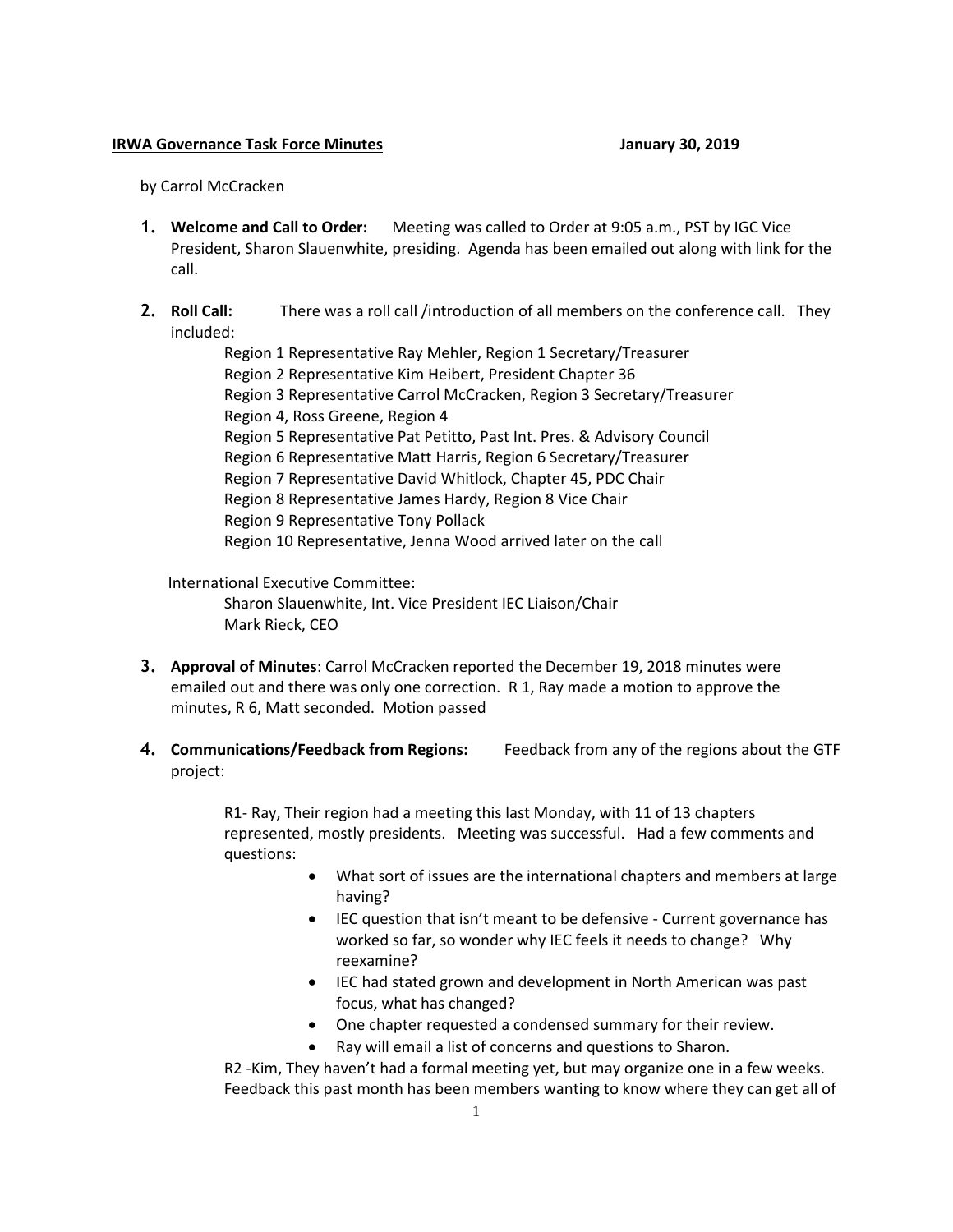the documents. Now all of the documents are on the Member Network. They want to have emails giving updates. Can we do this or wait until minutes are approved. Decision was to wait until approved minutes are available.

R3 – Carrol, We haven't had a formal meeting yet, but do cover the progress in monthly conference calls for the region leadership. Two people have wondered why we aren't working quicker on this, but he had explained our region wanted a fresh start and we needed to cover past actions.

R4 – Ross, Will check on having a devoted section to the region forum for discussion. There haven't been any questions for the chapters yet.

R5 – Pat, no questions. Their region chair has asked for ad hoc region committee volunteers. This will be done soon and may have representatives from each chapter. They have some, but not all. Will have a conference call soon. Email feedback so far shows consensus that current system is working, needs tweaks and shouldn't be thrown out. They want to protect what is working while being progressive and forward thinking for the benefit of the members.

R6-Matt, Has been in contact with Region Chairs, Vice Chairs and region presidents, and no questions or comments currently. Will expect feedback from Region Forum. May have a report in March.

Sharon S. – We can create consistent talking points to present to all upcoming forums. This may be a one page synopsis. Will be on the agenda for the next meeting. Kim added it may be beneficial if we had an action plan for feedback and questions we may want to ask our membership.

R7 - David, Spring Forum is March 8 (first one). Region and Chapter leadership is fully informed through region officers and member network. Echoed that many of us weren't involved in earlier meetings, which has been received well.

R8 -James, Minutes have been forwarded, and not much dialog as it is still early. Does like designating time at the spring forum for discussion.

R9 – Tony. No region subcommittees, everyone is receiving minutes we forward. Not a lot of discussion at chapter meetings so far, except for speed and wanting quick recommendations. They are happy that it is being reviewed.

R10 – Jenna. Different situation. Their region seemed informed before this process. That has made their region more trusting in the process, which has led to more questions on progress. Explained they have new members which need to get up to speed. Their region is wants to go through governance review. She did say that this task force is a priority for her, but not for the region. They have more concerns abut how to increase course attendance.

Mark R. – No report

**5. Discussion of Governance Project Overview**: Sharon S. – Document prepared by consultant for this project. Four keys to success identified are for broad use, not just our project. Sharon went over them, and the group feeling was they were useful. R1, Ray added model was a sound one, but there was a flaw in execution. four keys. R3, Carrol added similar statement about flawed execution. R2, Kim agreed with both comments. Process may not be flawed, but remodeling governance was communicated as forced.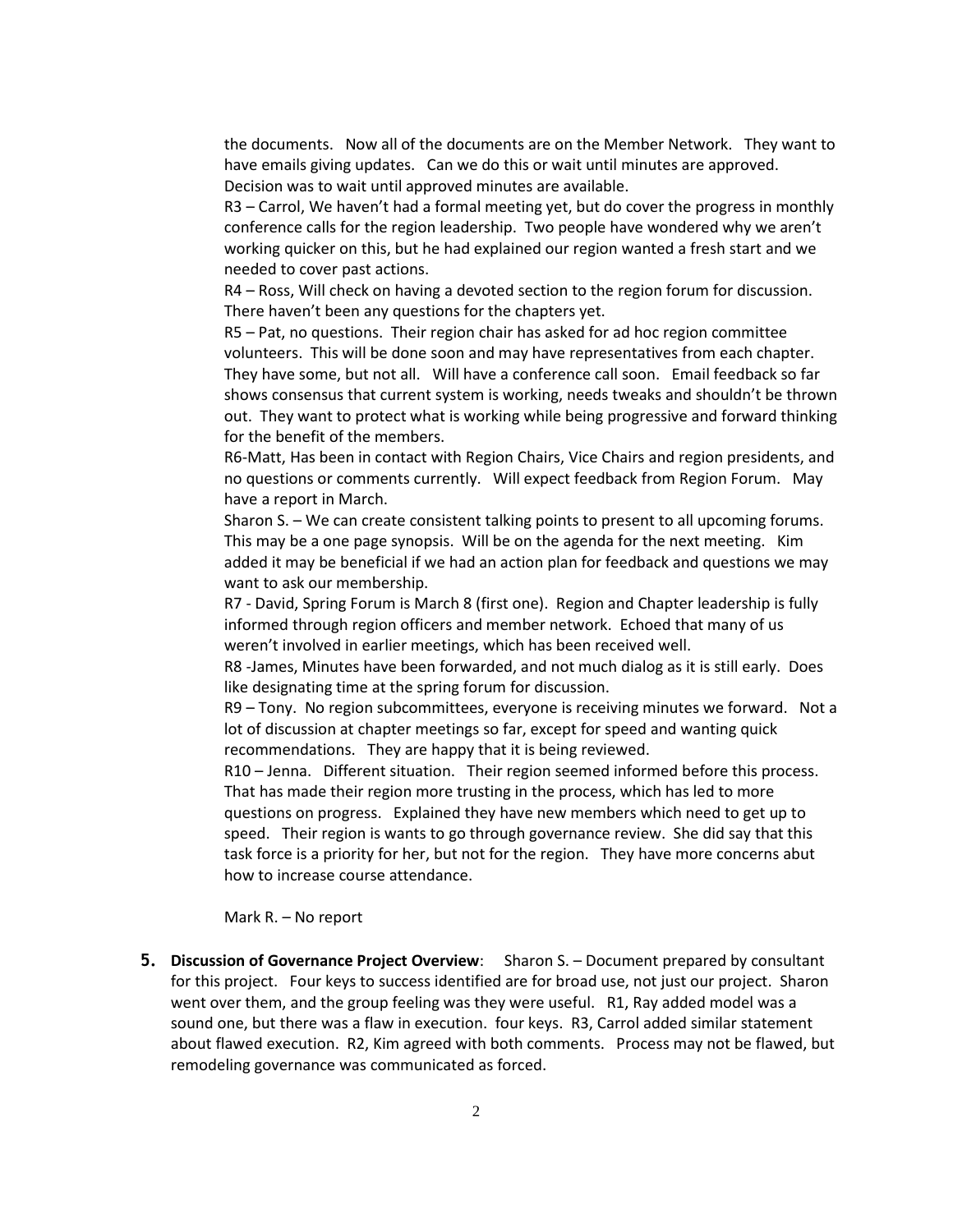Sharon mentioned this document was focus for preparations for design of the project. Membership perspective was heard along with leaders including Imagineering Session.

Mark R. thought the document was well founded. Governance Project Overview is something we need to make available all of the time. Communication issues have been discussed since 2008. Should we be governing the association or governing the profession. May not be active in the profession. How do we provide leadership development? The project may have been too aggressive, it is a tough balance. It will be up to 202 people if we want to make changes. We didn't do a statistical analysis, but the organization hasn't grown in at least 20 years. We shouldn't have growth for growth's sake. Is this 100 market penetration for the IRWA and if so, is it ok? If so do we need to focus on the industry or the benefit of our member's needs.

R 5, Pat – Without past involvement, the feeling is that while people knew a project was going on, but the communication failed because of changes in leadership of the project, along with some people only being involved because they heard it at the conference.

R8, James – Was fortunate to be involved in some meetings, but not all, and it seems like the topics varied, or the project wasn't consistent

Sharon added that the meeting in Phoenix had multiple purposes. Messages from various meetings lead to identification of communication from broad group. Communication, Representation and Leadership Development were major goals. Understands that efforts to include many voices coming in and out of the project, led to a disjointed/lack of consistency project.

R7, David – Item 3, a case for change must be adequately articulated, and it wasn't done. The result was a question of why we were moving on which turned into a lack of trust. We have heard that from a number of people. The document Mark R referenced is the governance project overview is a confusing document, with different meetings with different names, parties called by different names. A newcomer would wonder what is going on. As the document goes on, never has he seen to date, what the strategic plan, goals and accomplishments are or should be. If you want to make changes, we need to have evaluation.

Sharon S. said IEC has done some of this work, but it may not be out for discussion. Mark R. agreed. She expects it will be shared with the IEC.

R7 David said it has to come out for membership and leadership to be actively involved and have evaluations.

R5, Pat – It has been suggested we identify problems and solutions. People need to understand the problems.

## **And**

## **Discussion of IRWA Design Sessions Summary 05.16.17 Document:**